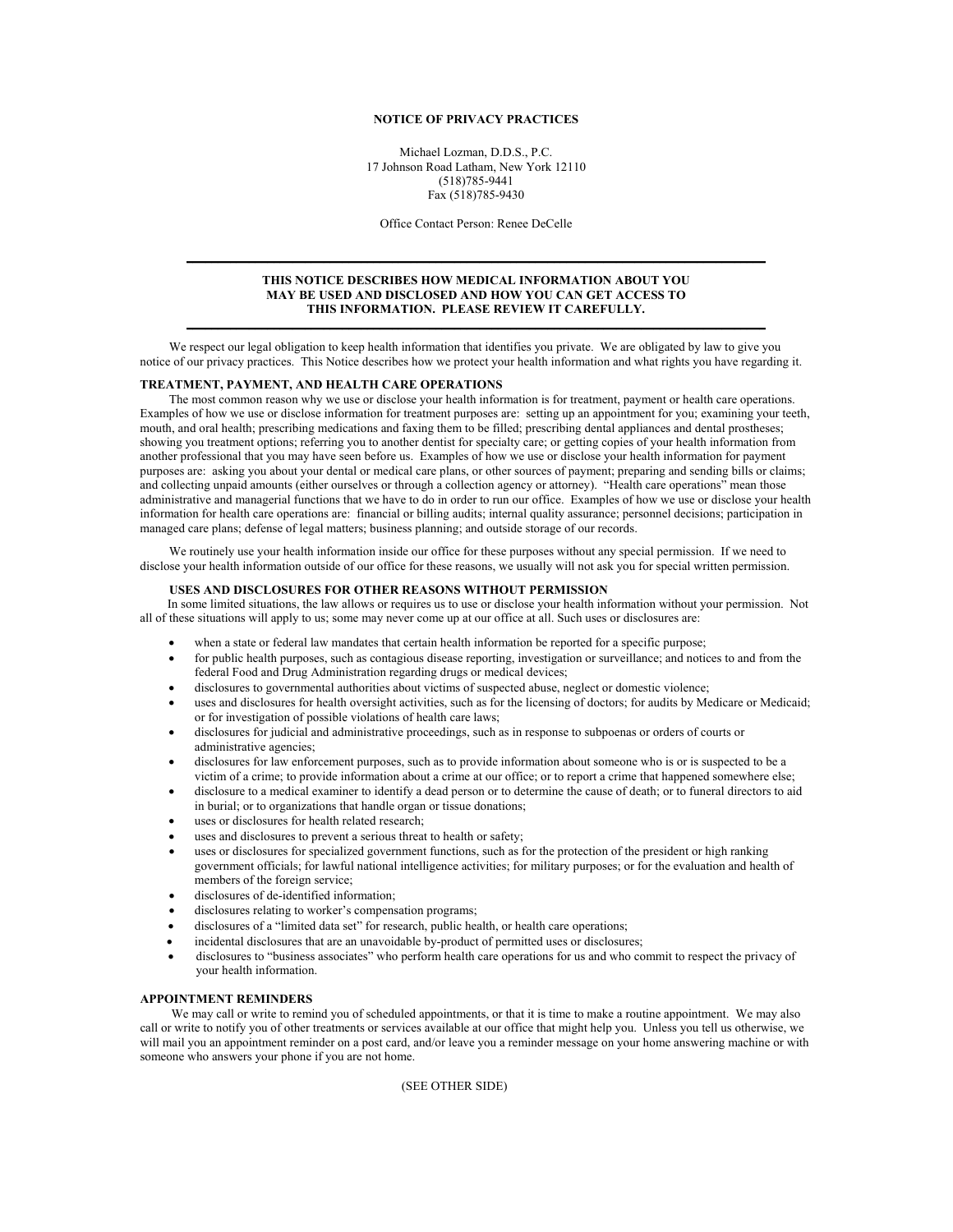## **OTHER USES AND DISCLOSURES**

We will not make any other uses or disclosures of your health information unless you sign a written "authorization form." The content of an "authorization form" is determined by federal law. Sometimes, we may initiate the authorization process if the use or disclosure is our idea. Sometimes, you may initiate the process if it's your idea for us to send your information to someone else. Typically, in this situation you will give us a properly completed authorization form, or you can use one of ours.

If we initiate the process and ask you to sign an authorization form, you do not have to sign it. If you do not sign the authorization, we cannot make the use or disclosure. If you do sign one, you may revoke it at any time unless we have already acted in reliance upon it. Revocations must be in writing. Send them to the office contact person named at the beginning of this Notice.

#### **YOUR RIGHTS REGARDING YOUR HEALTH INFORMATION**

The law gives you many rights regarding your health information. You can:

- ask us to restrict our uses and disclosures for purposes of treatment (except emergency treatment), payment or health care operations. We do not have to agree to do this, but if we agree, we must honor the restrictions that you want. We must honor a restriction not to send information to a health care plan regarding any service for which you have already made full payment. To ask for a restriction, send a written request to the office contact person at the address, fax or E Mail shown at the beginning of this Notice.
- ask us to communicate with you in a confidential way, such as by phoning you at work rather than at home, by mailing health information to a different address, or by using E mail to your personal E Mail address. We will accommodate these requests if they are reasonable, and if you pay us for any extra cost. If you want to ask for confidential communications, send a written request to the office contact person at the address, fax or E mail shown at the beginning of this Notice.
- ask to see or to get photocopies of your health information. By law, there are a few limited situations in which we can refuse to permit access or copying. For the most part, however, you will be able to review or have a copy of your health information within 10 days of asking us. You may have to pay for photocopies in advance. If we deny your request, we will send you a written explanation, and instructions about how to get an impartial review of our denial if one is legally available. If you want to review or get photocopies of your health information, send a written request to the office contact person at the address, fax or E mail shown at the beginning of this Notice.
- ask us to amend your health information if you think that it is incorrect or incomplete. If we agree, we will amend the information within 60 days from when you ask us. We will send the corrected information to persons who we know got the wrong information, and others that you specify. If we do not agree, you can write a statement of your position, and we will include it with your health information along with any rebuttal statement that we may write. Once your statement of position and/or our rebuttal is included in your health information, we will send it along whenever we make a permitted disclosure of your health information. By law, we can have one 30 day extension of time to consider a request for amendment if we notify you in writing of the extension. If you want to ask us to amend your health information, send a written request, including your reasons for the amendment, to the office contact person at the address, fax or E mail shown at the beginning of this Notice.
- get a list of the disclosures that we have made of your health information within the past six years (or a shorter period if you want). By law, the list will not include: disclosures for purposes of treatment, payment or health care operations; disclosures with your authorization; incidental disclosures; disclosures required by law; and some other limited disclosures. You are entitled to one such list per year without charge. If you want more frequent lists, you will have to pay for them in advance. We will usually respond to your request within 60 days of receiving it, but by law we can have one 30 day extension of time if we notify you of the extension in writing. If you want a list, send a written request to the office contact person at the address, fax or E mail shown at the beginning of this Notice.
- get additional paper copies of this Notice of Privacy Practices upon request. It does not matter whether you got one electronically or in paper form already. If you want additional paper copies, send a written request to the office contact person at the address, fax or E mail shown at the beginning of this Notice.
- be notified by us in a timely manner of any breach of the privacy and confidentiality of your unsecured protected health information, which we will provide to you in accordance with law and take all appropriate measures to address.

## **OUR NOTICE OF PRIVACY PRACTICES**

By law, we must abide by the terms of this Notice of Privacy Practices until we choose to change it. We reserve the right to change this notice at any time as allowed by law. If we change this Notice, the new privacy practices will apply to your health information that we already have as well as to such information that we may generate in the future. If we change our Notice of Privacy Practices, we will post the new notice in our office, have copies available in our office, and post it on our Web site.

#### **COMPLAINTS**

If you think that we have not properly respected the privacy of your health information, you are free to complain to us or the U.S. Department of Health and Human Services, Office for Civil Rights. We will not retaliate against you if you make a complaint. If you want to complain to us, send a written complaint to the office contact person at the address, fax or E mail shown at the beginning of this Notice. If you prefer, you can discuss your complaint in person or by phone.

#### **FOR MORE INFORMATION**

If you want more information about our privacy practices, call or visit the office contact person at the address or phone number shown at the beginning of this Notice.